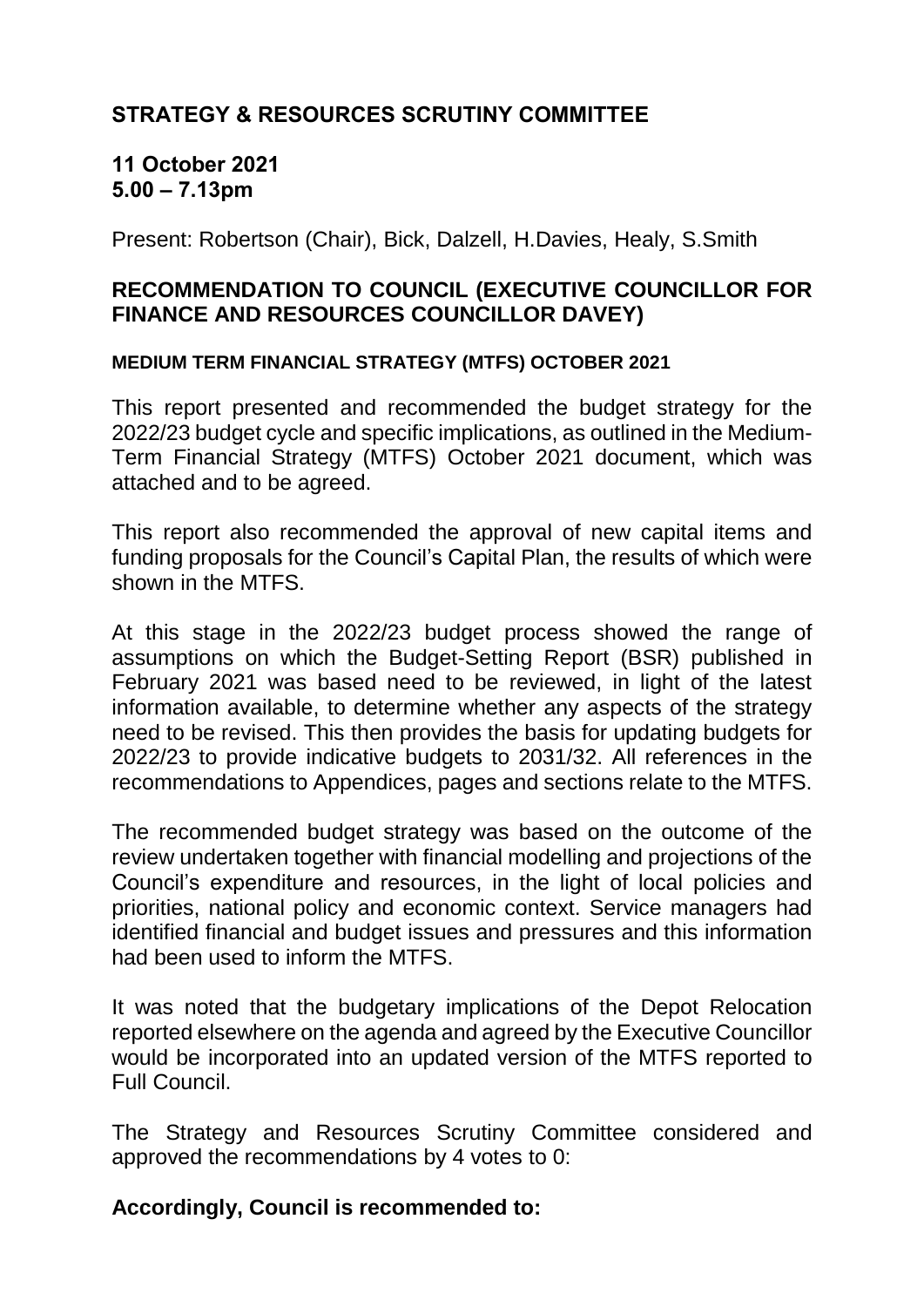- i. To agree the budget strategy and timetable as outlined in Section 1 [pages 5 to 7 refer] of the MTFS document.
- ii. To agree the incorporation of changed assumptions and specific, identifiable pressures, as presented in Sections 3 and 4 respectively [pages 19 to 30 of the MTFS document refer]. This provides an indication of the net savings requirement, by year for the next five years, and revised projections for General Fund (GF) revenue and funding as shown in Section 6 [page 36 refers] and reserves [Section 7 pages 37 to 41 refer] of the MTFS document.
- iii. To agree the revenue budget proposals as set out in Section 4 [pages 19 and 20 of the MTFS document refer].

| <b>Description</b>                                                                                   | 2021/22<br>£000 | 2022/23<br>£000 | 2023/24<br>£000 | 2024/25<br>£000 | 2025/26<br>£000 |
|------------------------------------------------------------------------------------------------------|-----------------|-----------------|-----------------|-----------------|-----------------|
| Additional<br>communications<br>posts and digital consultation<br>platform (license fee) - recurring | 45              | 125             | 125             | 125             | 125             |
| Additional<br>of<br>costs<br>redevelopment of commercial<br>units at Colville Road Phase 3           |                 | 120             | 120             |                 |                 |
| Set up costs of a new housing<br>Registered<br>and<br>company<br>Provider                            | 73              |                 |                 |                 |                 |
| Feasibility<br>study to<br>expand<br>Cambridge<br>City<br>Housing<br>Company                         | 70              |                 |                 |                 |                 |
| Total                                                                                                | 188             | 245             | 125             | 125             | 125             |

- iv. To note the changes to the capital plan and funding as set out in Section 5 [pages 31 to 35 refer] and Appendix A [pages 49 to 52] of the MTFS document.
- v. To agree changes to the budget for the Meadows Community Hub and Buchan Street retail outlet scheme as set out below.

| Ref.  | Description /<br>£'000s                                                               | 2021/22 | 2022/23 | 2023/24 | 2024/25                  | 2025/26  | 2026/27                  | <b>Total</b> |
|-------|---------------------------------------------------------------------------------------|---------|---------|---------|--------------------------|----------|--------------------------|--------------|
|       | <b>Proposals</b>                                                                      |         |         |         |                          |          |                          |              |
| SC694 | <b>Meadows</b><br>Community Hub<br><b>Buchan</b><br>and<br>retail<br>Street<br>outlet | (1,224) | 2,551   | 158     | $\overline{\phantom{a}}$ | -        | $\overline{\phantom{a}}$ | 1,485        |
|       | <b>Total proposals</b>                                                                | (1,224) | 2,551   | 158     | $\bf{0}$                 | $\bf{0}$ | 0                        | 1,485        |

vi. To agree the replacement of third-party contributions of £210k for the community extension to Cherry Hinton library with council funding.